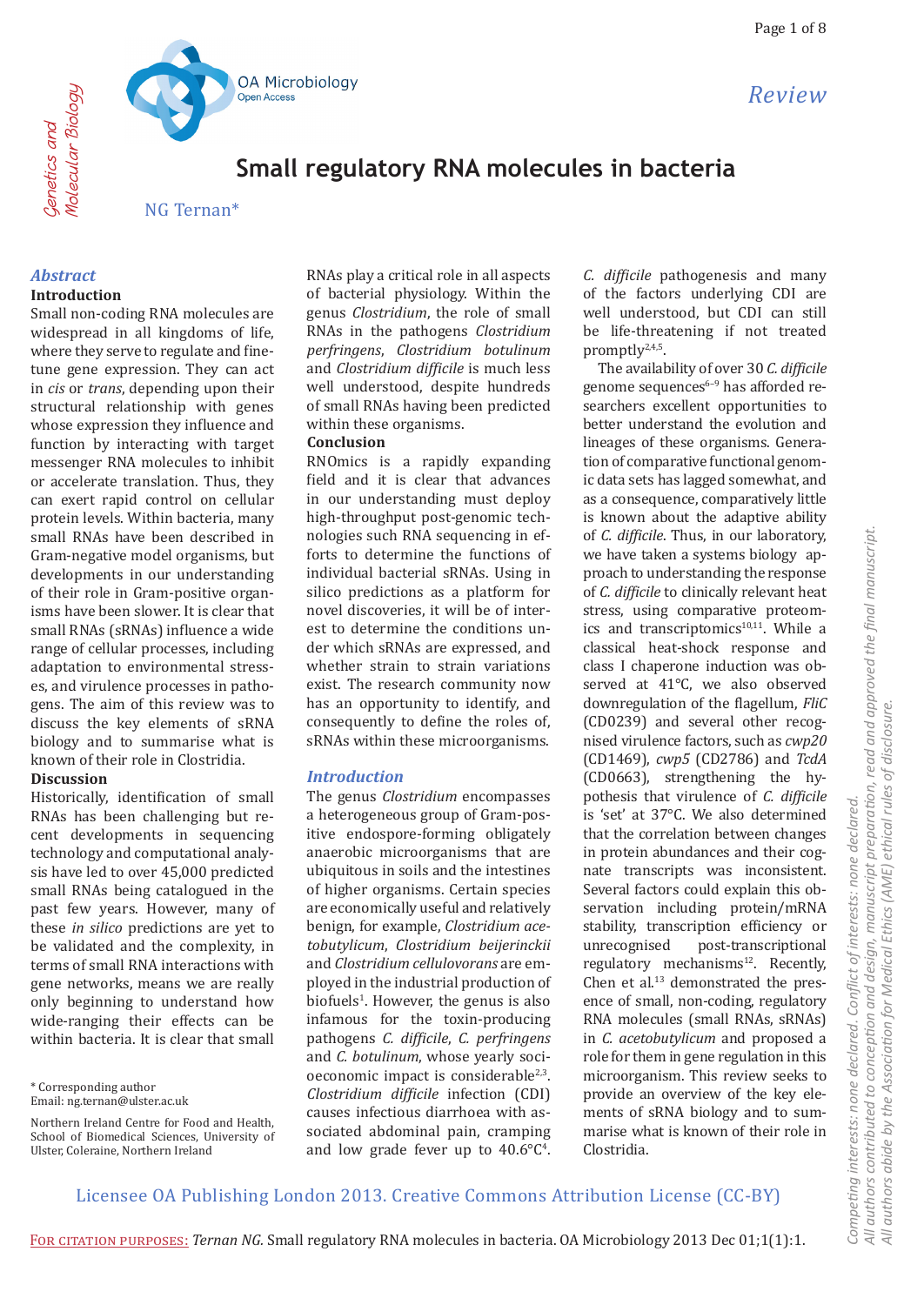

#### *Discussion*

The author has referenced some of his own studies in this review. The protocols of these studies have been approved by the relevant ethics committees related to the institution in which they were performed.

#### **What are small RNAs?**

#### *Eukaryotic sRNAs*

Small non-coding RNAs, including microRNAs (miRNAs) and small interfering RNAs (siRNAs), have been identified as regulators of a variety of cellular processes in plants and animals14. First described in *Caenorhabditis elegans*15 several hundred miRNAs, generally  $\sim$ 21–22 nucleotides in length, have now been described. They are generated by cleavage of longer, precursor RNA transcripts that have formed a selfcomplementary foldback loop by the RNAseIII-like enzyme Dicer and function by base pairing with target mRNA, initiating its degradation. siRNAs (<30 nucleotides) are generated by Dicer-mediated cleavage of double-stranded RNA (dsRNA) and play a role in RNA interference (RNAi) via the RNA-induced silencing complex, where they guide sequence-specific cleavage of RNAs. Thus, these sRNAs are functionally interchangeable. miRNAs have also been predicted and experimentally verified in DNA viruses, with the herpesviridae containing the largest number of viral miRNAs: for such viruses that undergo persistent infection, the invisibility of miRNAs to the adaptive immune response is a useful trait $16,17$ . Indeed, the fact that dsRNAs are quite stable *in vivo* and non-immunogenic means that RNAi has great potential for therapeutic use $18,19$ . It is known that miRNAs encoded by both host and infecting viruses enable these protagonists to battle with each other during infection<sup>20</sup>, and as a result, miRNA profiles are becoming recognised as novel means of diagnosis $21$ .

#### *Prokaryotic sRNAs*

SRNAs were initially identified in bacteria with the identification of 6s RNA in *Escherichia coli*22, but it is only relatively recently that their influence on bacterial cellular processes and their varied modes of action have become recognised $23$ . In contrast to shorter eukaryotic or viral miRNAs, bacterial sRNAs (i.e. not tRNA, rRNA or 5S RNA) are typically between 50 and 500 nucleotides in length, and as with many developments in microbial sciences, *E. coli* was, and is, the model organism for study of sRNAs. Knowledge of sRNA biology in Grampositive organisms and in archaea has developed more slowly, due in part to a lack of efficient genetic tools24,25. Initial elucidation of an individual sRNA's function in *E. coli* came in 1984. Mizuno and colleagues $^{26}$ showed that an mRNA-interfering complementary RNA that was complementary to the 5'-end region of the *ompF* gene mRNA, served to inhibit production of the ompF protein by interfering with translation. This new field of RNA biology has been dubbed RNOmics<sup>27</sup>. It has since developed and expanded exponentially, assisted in no small part by technical advances in DNA sequencing technologies and the development of computational algorithms for identification of sRNA sequences in genomic information (Figure 1).

#### **Functionality of bacterial sRNAs**

Bacterial sRNAs regulate and finetune gene expression in bacteria and it is thought that they enable a faster response to changing conditions at relatively low metabolic cost. Functional RNA molecules require only limited transcription energy compared with other cellular regulatory mechanisms, and in addition, less time is required for an sRNA to be produced and to impact upon target protein levels $28$ . A wide range of environmental stimuli impact upon sRNA expression and it is not surprising that many sRNAs are associated with bacterial stress responses<sup>29</sup>. sRNAs can exert global effects on gene expression. In the oxidative stress response in *E. coli*, for example, the 109-nucleotide OxyS sRNA is transcribed divergently from, and regulated by, the *oxyR* gene encoding the redox-sensitive transcriptional regulator that is the actual sensor of the oxidative shock. Upon expression of oxyS sRNA, translation of rpoS is inhibited with rapid and global





*Figure 1:* The rise in RNomics over the last decade. Year on year (a) and cumulative total (b) publications from the Web of Knowledge database that contain both 'sRNA\*' and 'bacteria\*' in the title. It is clear that we are in exponential phase of this new and exciting research area and also that there is a significant body of literature.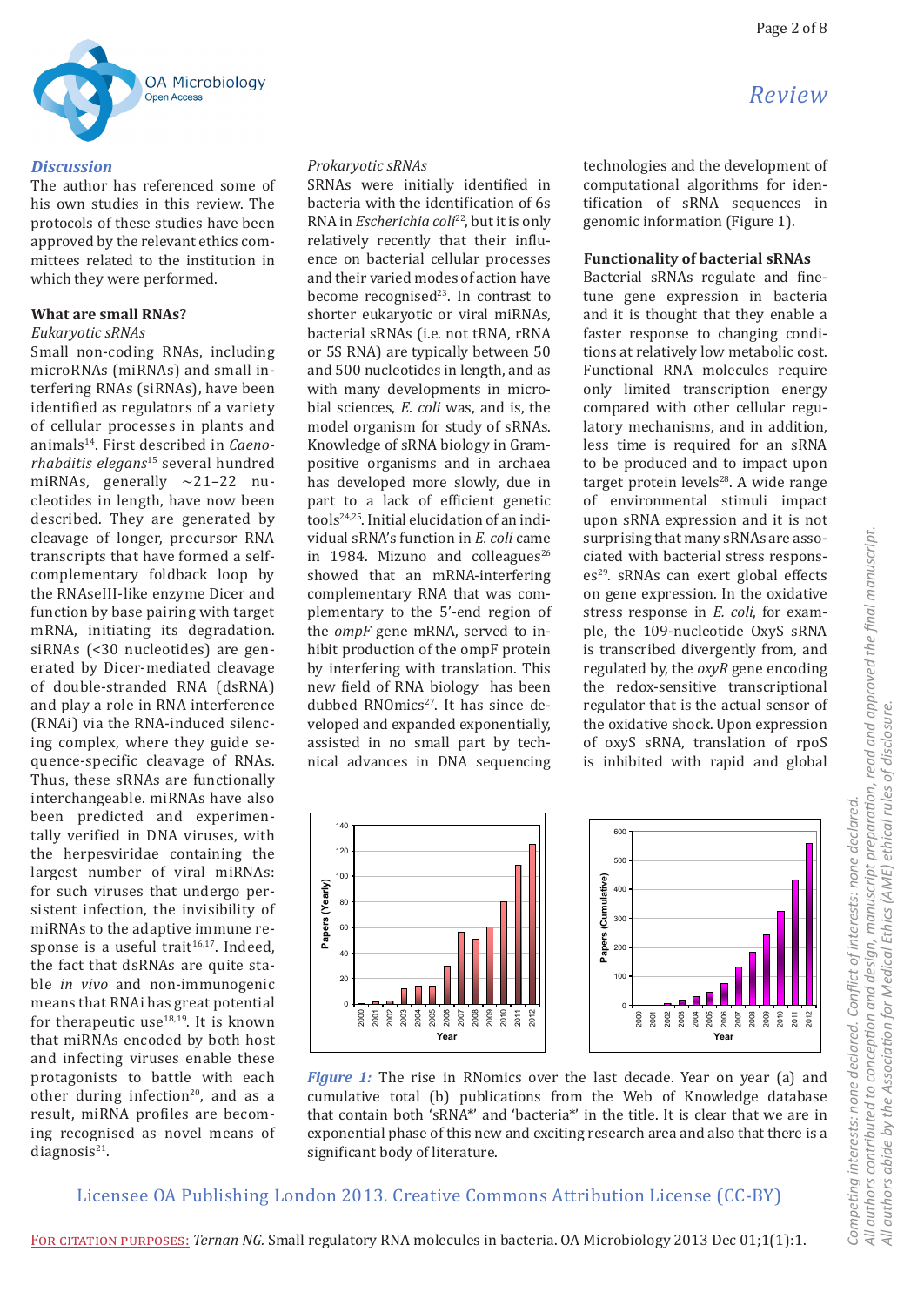

effects upon cellular physiology<sup>29,30</sup>. In *E. coli*, *FlhDC*–the master regulator of flagellar biosynthesis–is regulated by multiple protein transcription factors that respond to different environmental stimuli including cell envelope stress and salt concentration. However, the recent work of De Lay and Gottesman<sup>31</sup> has shown that complexity, and thus regulatory power, is increased because the 5' untranslated region (5' UTR) of the *flhDC* mRNA is also subject to negative regulation by six different sRNA molecules (ArcZ, OmrA, OmrB, OxyS, SdsR and GadY) and positive regulation by one (McaS). Thus, the *flhDC* mRNA serves as a hub that allows integration of signals derived from environmental salt and oxygen concentrations, oxidative insult and the general stress response into the decision to make flagella. The question of whether the flagellum is a primary *C. difficile* virulence factor is open to  $debate<sup>11</sup>$ , but a flagellar filament requires some 2% of a bacterial cell's total energy consumption under optimal growth conditions, in order to synthesise the necessary  $\sim$  20,000 subunits of FliC protein: it is clear why such precise regulation of flagellar biosynthesis might be necessary. It has been suggested that up to  $\sim$  300 sRNAs will be present in the average bacterial genome, a number equivalent to the complement of transcription factors<sup>32</sup>. As exemplified above, however, these sRNAs have many times the potential regulatory capacity of protein transcription factors, and thus they are clearly of critical importance in bacterial physiology.

### **How do small RNA molecules exert their biological effect?**

In the Gram-positive bacterial pathogens in which sRNAs have been characterised to date, their biological functions have been linked to adaptation or virulence. For example, in *C. perfringens*, the VR-RNA sRNA regulates collagenase and alpha toxin gene transcription<sup>33</sup>. Like Gram-negatives,

Gram-positive bacteria have many sR-NA-mediated regulatory mechanisms that allow response to environmental and intercellular signals via a number of different mechanisms<sup>24</sup>. Bacterial sRNAs are generally found in the intergenic regions of the genome, and they fall into two main categories depending upon their genomic context in relation to the target gene. Those that are transcribed independently from the target gene are encoded in *trans*, while those that are co-transcribed, usually from within the 5' UTR of the target transcript, are encoded in *cis*29 (Figure 2). *Cis*-encoded sRNAs can also be transcribed from the antisense strand at the same genetic locus as the target, and these antisense RNAs will therefore exhibit perfect complementarity with their target, allowing interactions that impact positively or negatively upon gene expression32,34. *Cis* and *trans* sRNAs can be further categorised into two subgroups based on their mode of action. Certain sR-NAs pair with mRNA targets to affect their stability or translation, whereas others act as molecular decoys that bind to protein targets and affect their activity $35-39$  (Figure 3). RNA thermosensors (Figure 4a) have been demonstrated to play pivotal regulatory roles in not only the heat stress response but also in the co-

# *Review*

ordination of expression of virulence genes in number of human pathogens40,41 while Riboswitches, a further class of *cis*-acting RNA element, control expression of downstream genes via metabolite-induced alteration of sRNA secondary structures (Figure 4b). Riboswitches can function in a variety of ways but in brief, different metabolites can allow them either to induce or repress transcription or translation, as recently reviewed by Serganov and Nudler<sup>42</sup>. The bacterial sRNAs that have been characterised<br>in Gram-positive microorganisms Gram-positive microorganisms are expressed mainly in a growth<br>phase-dependent manner, and phase-dependent while it may be hypothesised that, like in *E. coli*, they are part of complex regulatory processes our current knowledge of factors affecting sRNA expression in Gram-positive bacteria is lacking<sup>24</sup>. Thus, while sR-NAs have been characterised in *Bacillus subtilis*, *Listeria monocytogenes*, *Staphylococcus aureus*, *Streptococcus pyogenes*, *C. acetobutylicum* and *C. perfringens*, very little is known about their role in *C. difficile*.

### *The role of the Hfq RNA chaperone protein*

While sRNA modes of action are fairly similar between Gram-positive and Gram-negative bacteria, one aspect of sRNA biology that is



*Figure 2:* Generalised genomic context of *cis*- and *trans*-acting small RNAs. Cisacting sRNAs are generally found in the 5'UTR of the mRNA (5'UTR), although less commonly, they may be encoded in the 3'UTR. Riboswitches and RNA thermometers fall into this class of sRNAs. Trans-acting sRNAs are encoded in intergenic regions of the genome (characterised by the presence of rhoindependent terminators and promoters in their sequence) and are transcribed independently of the target. They usually act by base pairing (often assisted by the Hfq RNA chaperone protein) with the target mRNA, influencing the output from that mRNA.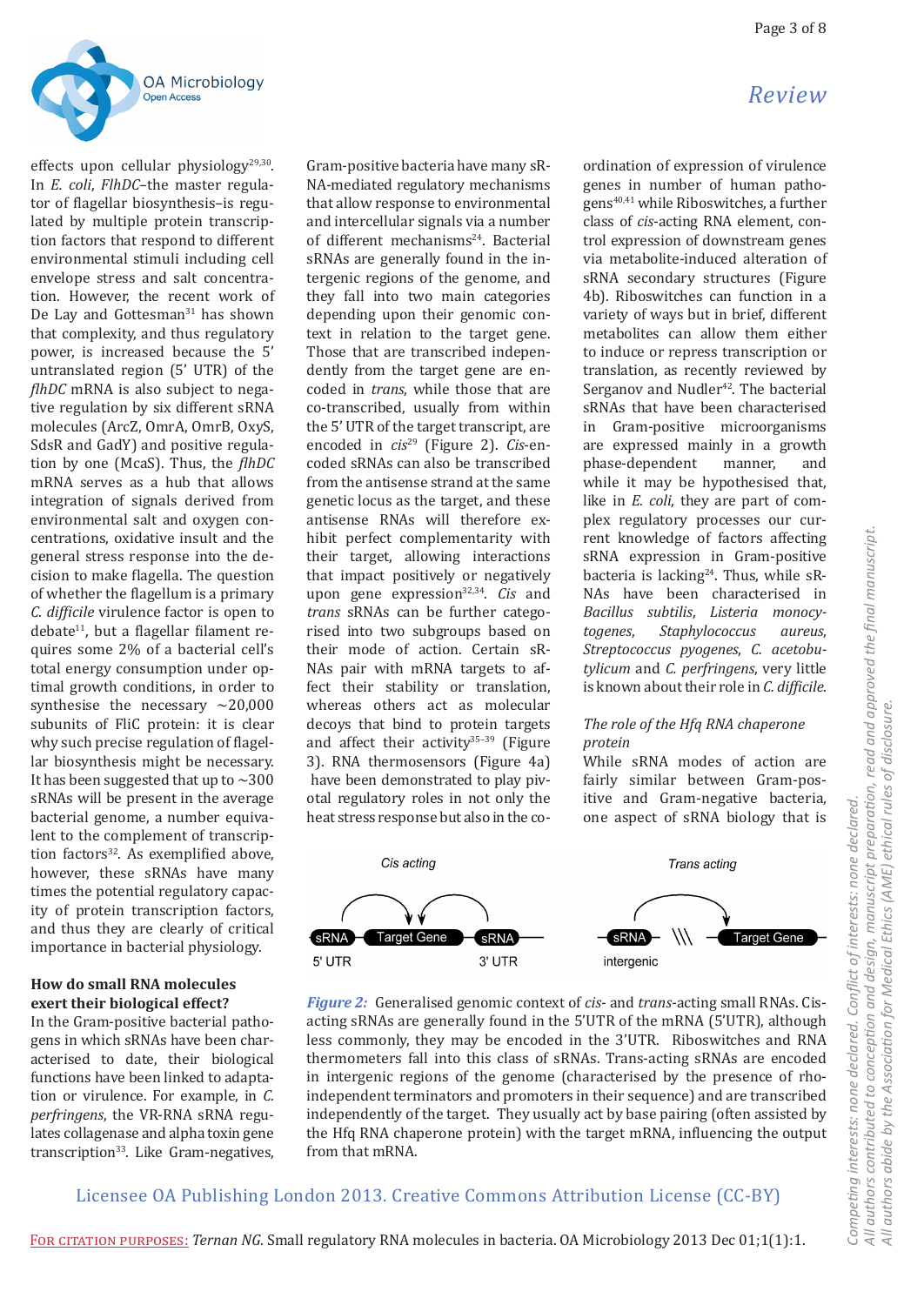



*Figure 3:* Small RNA molecules can act to modulate gene expression in a variety of ways. Base pairing of the sRNA with a target mRNA sequence can lead to (a) termination of transcription, (b) degradation of the mRNA, (c) occlusion of the ribosome binding site (RBS) and decreased translation or (d) changes in the secondary structure of mRNA such that the RBS is more accessible by the 30S ribosome and translation is increased. In an alternative mechanism, the (*trans*encoded) sRNA acts as a molecular decoy–here, binding of an inhibitor protein to the mRNA prevents translation but if the inhibitor is sequestered by binding to the decoy sRNA, repression is lifted.

less well conserved is the role of the Hfq RNA chaperone. Hfq is highly conserved in prokaryotes and belongs to the Sm family of proteins that are known to interact with RNA in both eukaryotes and prokaryotes<sup>43</sup>. Hfq has been shown to interact with a considerable number of *trans*-encoded sRNA molecules in Gram-negative microbes, where it plays a key role in stabilising sRNA molecules or facilitating interaction with mRNA targets $24,44$ . Thus, Hfq plays a key role in one of the

most complex post-transcriptional networks known45. In low GC Grampositive bacteria, however, the function of Hfq is still unclear<sup>43</sup>, although in *L. monocytogenes*, Hfq is required for function of several sRNAs (LhrA– C)46. However, other *L. monocytogenes* sRNAs do not require Hfq for target interaction<sup>47</sup>, and in *S*. *aureus*, Hfq does not seem to be required for sRNA–mRNA interactions at all<sup>48</sup>. There is also the consideration that not all bacterial genomes contain an Hfq homologue, raising the possibility that other proteins may be able to substitute for Hfq in certain organisms<sup>49</sup>.

#### **Identification and validation of sRNAs in bacteria**

Initial identification of sRNAs in bacteria is challenging, not least because until recently there was no general approach that provided a comprehensive solution to their prediction<sup>21</sup>. Furthermore, sRNA target prediction is awkward because many sRNA:mRNA hybridisations occur over relatively short regions of imperfect complimentarity<sup>50</sup>. The initial work on sRNAs some 40 years ago used gel electrophoresis to fractionate radiolabelled total bacterial RNA, followed by elution of low-molecularmass RNA molecules from the gels and subsequent analysis<sup>51</sup>. In the 30 years since their first discovery, only around a dozen sRNAs were identified and characterised in *E. coli*, but since then, developments in genomics and computational biology have allowed the field of sRNA biology to expand massively. In the past decade or so, sRNA gene finders based on well-characterised sequences and algorithms to predict the minimum free energy of structured RNAs have been applied to newly catalogued bacterial genomes<sup>52,53</sup>. In addition, comparative genomic approaches that allow researchers to make sRNA predictions based on the presence of rho-independent terminators and promoters and other features in the intergenic regions have also been used to predict sRNAs<sup>13,50,54</sup>.

A workflow for sRNA characterisation, therefore, might proceed from *in silico* identification of sRNAs to demonstration of their expression by qRT-PCR or Northern blotting and the subsequent identification of direct and indirect targets of individual sRNA molecules using *in silico* prediction algorithms followed by wet laboratory methods to validate the interactions. For example, in the work of Chen et al.<sup>13</sup>, the only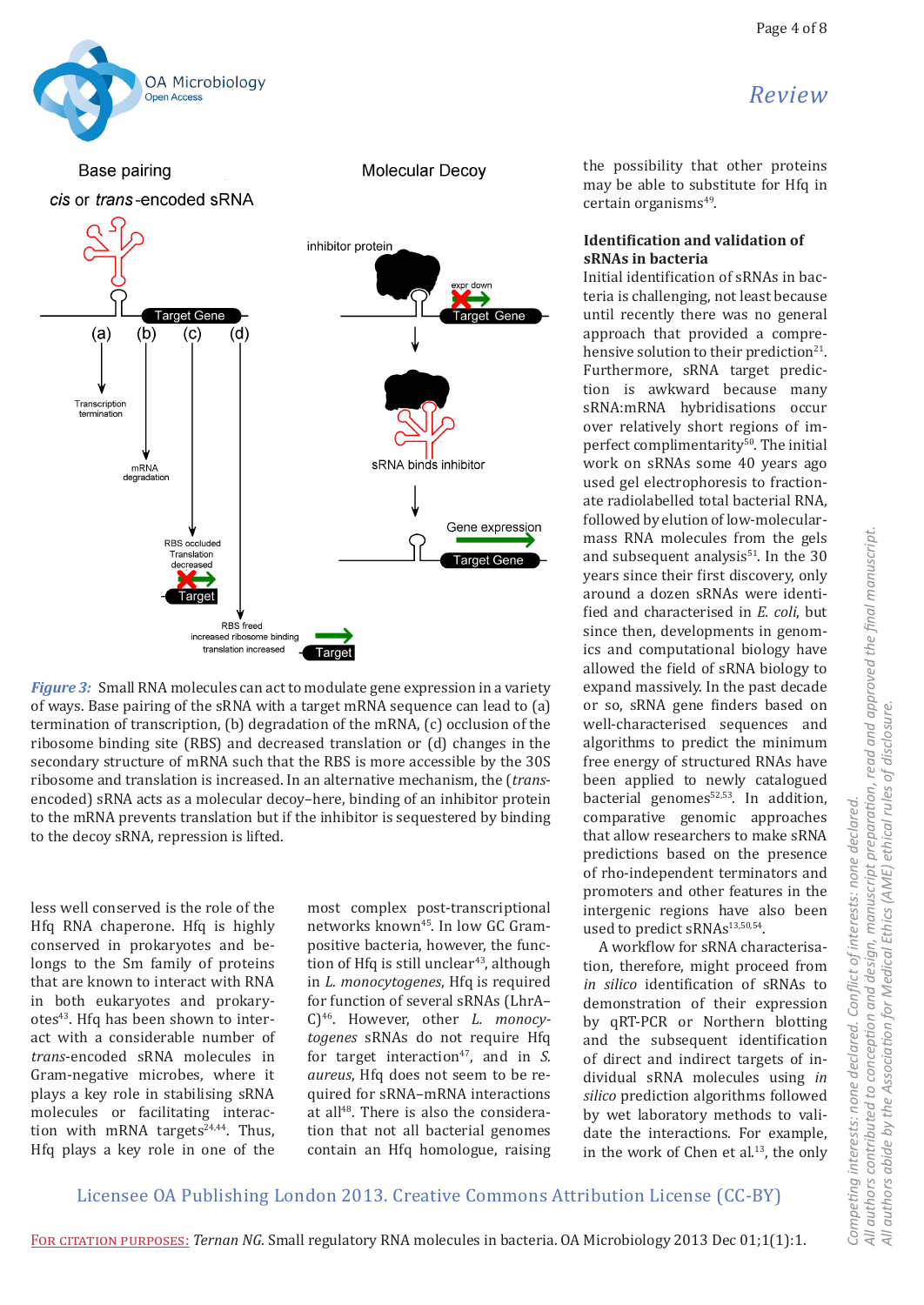



*Figure 4:* RNA thermometers and Riboswitches are examples of *cis*-encoded small RNA molecules. (a) At low temperature, the 30S ribosome is prevented from accessing the shine dalgarno (SD) sequence and the start codon (AUG) due to the complex secondary structure of the mRNA. Upon increasing temperature, the secondary structure gradually melts and the ribosome can access the SD and AUG. This is thus a faster, direct, temperature sensing mechanism which is known to regulate heat-shock gene expression and virulence in bacteria. Sequence conservation in the 5' aptamer domain enables database searches for identification of these thermosensing elements. (b) Generalised mechanism for expressional control via metabolite binding to *cis*-acting riboswitches. The riboswitch consists of a sensor aptamer domain which can bind the metabolite (e.g. anions, metal ions, cofactors, purines and amino acids are all known to direct switching) and an expression platform. Riboswitches sense different concentrations of a single metabolite, and upon highly discriminatory binding of the metabolite to the aptamer domain, the secondary structure of the element changes to allow changes in transcription, translation, splicing and mRNA stability.

report to date on genome-wide characterisation of sRNAs in clostridia, *in silico* methods were used to predict sRNAs in 21 clostridial species. The authors then used qRT-PCR to validate 30 sRNAs of 113 predicted in *C. acetobutylicum* and 21 from *C. botulinum*, thus showing that qRT-PCR is a useful first screening step. Highly expressed sRNAs (by qRT-PCR) were then analysed using Northern blotting to validate transcript sizes against those predicted by the *in silico* analysis. A number of additional experimental approaches can also be

used including tiling oligonucleotide microarrays, cDNA cloning and highthroughput RNAseq<sup>54-56</sup>. In addition, the identification of sRNA:Hfq associations can provide further evidence that transcripts are sRNAs<sup>45</sup>.

#### *Databases for sRNA research*

Concomitantly with these predictive methods and experimental validations, the development of user-friendly, browser-based databases and software tools to allow information retrieval and analysis has proceeded apace. As with other

post-genomic fields, for example mass spectrometry-driven proteomics<sup>57</sup>, these developments have been crucial to the expansion of sRNA biology as a field of research. Within even the past few years, the number of sRNAs identified in a wide range of bacteria, including in Gram-positives, has increased at an incredible rate. A natural consequence of this success is an increasing urgency for identification of their cellular targets and functional roles, a facet of the research that has lagged considerably behind identification studies<sup>58</sup>. A number of groups have presented a variety of tools for the purposes of sRNA identification<sup>59</sup>. One of the longest standing is the Rfam database<sup>60</sup>, a collection of non-coding RNA families represented by multiple-sequence alignments and secondary structure predictions that was first developed a decade ago $60,61$ . The work of Livny et al.<sup>50</sup> introduced the powerful *s*RNA identification *p*rotocol using *h*igh-throughput *t*echnologies (SIPHT) tool, which incorporates a number of programmes and adjustable search parameters to identify sRNAs and other features in an automated fashion. SIPHT identifies conserved sequences along with rho-independent terminators and promoters in intergenic regions and incorporates BLAST, genomic synteny and transcription factor-binding site analyses into a workflow that yields an output that can be opened in Excel. This work has allowed prediction of candidate sRNA-encoding loci from over 900 bacterial genomes and plasmids within the NCBI database, thus expanding the number of predictions from several hundred candidate sRNAs to over 45,000. However, all databases will have perceived drawbacks, regardless of how they are implemented. They might not allow further analysis, or they may be restricted to a limited number of bacterial species, or be reliant on published data. Two recent publications have sought to redress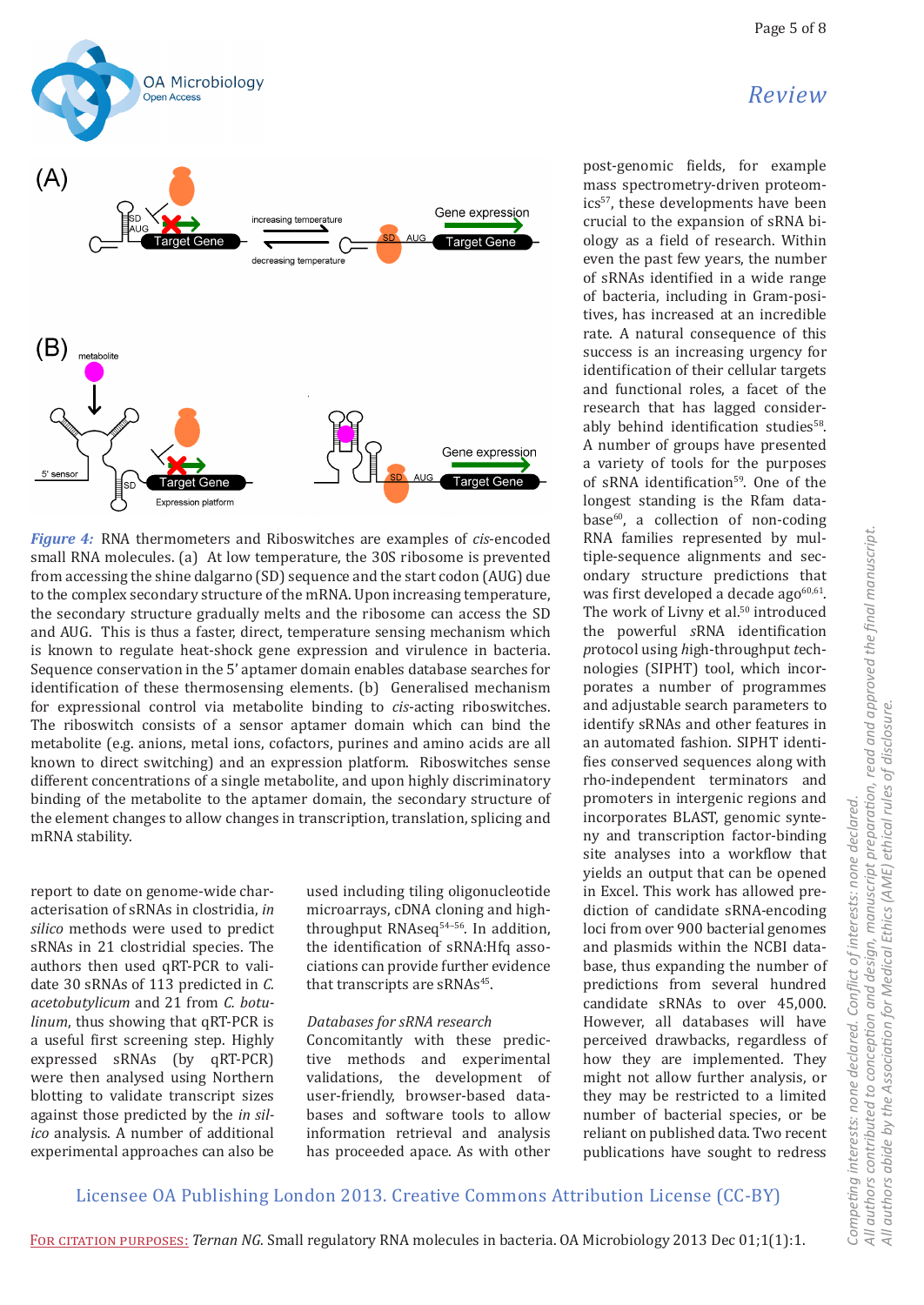

this deficiency: sRNAdb, developed by Pischimarov and colleagues<sup>59</sup>, is a user-friendly searchable database allowing comprehensive comparative analysis of sRNAs from Grampositive microorganisms. In addition, the end user may incorporate further features of interest into a local customised database. The work of Li et al. describes BSRD–a repository for bacterial small regulatory RNA62, which is said to contain more experimentally validated sRNAs than any other database and enables researchers to identify and characterise sR-NAs in large-scale transcriptome sequencing projects. Thus, researchers interested in a particular bacterial group now have at their disposal a comprehensive range of predictions, databases and *in silico* analysis tools to underpin their investigations.

## *Identification of small RNA targets– dissection of roles and functions*

Having validated the existence of a population of sRNAs, there remains the issue of what individual sRNA molecules actually do. It is clear that only a relatively small proportion of the sRNAs predicted to date have had their targets experimentally verified, although targets can initially be inferred computationally. Many sRNAs are antisense regulators, and bioinformatics searches for complementarity can assist with target identification–although in reality, the base pairing between sRNAs and their targets is often imperfect, making this task difficult<sup>58</sup>. One such tool, sTarPicker, is based on a mathematical model of hybridisation between sRNA and mRNA and is said to predict sRNA targets with higher efficiency than competing programmes<sup>63</sup>. sRNATarBase, developed by the same group, seeks to provide a resource of sRNA targets that have been experimentally verified, thus providing support for predictive models and subsequent *in silico* and functional analyses. The authors systematically and manually

collected sRNA:target interaction data from published papers in order to develop their database of sRNA targets<sup>64</sup>. However, where targets are as yet only inferred, it is still necessary to validate these sRNA:target predictions and to this end, several interesting approaches can be used. In addition, the determination of what constitutes a primary target (direct interaction with the sRNA) and what is a secondary target, such as a transcription factor, is also of considerable importance<sup>58</sup>.

Analysis of the sRNA and proposed target mRNA expression under different conditions is one approach to target identification. As reported by Chen et al.<sup>13</sup>, a conserved novel sRNA (CAC610) in *C. acetobutylicum* and a downstream gene (CAC0528) both responded to the antibiotic clindamycin. As the distance between the sRNA and the gene was conserved across a number of clostridial strains at  $\sim$ 185 bp (although neither exist within in *C. difficile*), the authors concluded that there was a functional relationship between the two, although the exact mechanism by which the sRNA might modulate gene expression (or *vice versa*) was not determined<sup>13</sup>. Another method for determination of sRNA targets has been described as a 'biochemical fishing expedition'. The use of sRNA molecules as the bait in order to capture an mRNA target is an approach that can be further refined by incorporating a recombinant affinity tagged Hfq protein. As many sRNAs interact with Hfq, its subsequent purification, complete with sRNA and the sRNA target, can allow sRNA target identification. In this instance, creation of cDNA clones, and their hybridisation to whole-genome microarrays, could be employed<sup>65</sup>. Functional genomic analyses, for instance, with mutants constructed in validated sRNA-encoding regions of the genome, allow the subsequent determination of the effect of these deletions on both host cell physiology and on the expression of predicted targets $66,67$ . With mutants in hand, tiling oligonucleotide microarrays, or RNAseq analysis, would provide a genome-wide picture of their effect. Furthermore, it should be possible to experimentally express a high level of a given sRNA in a host cell and compare global cellular responses with those of either the wild-type or a deletion mutant<sup>68</sup>.

### *Conclusion*

RNOmics is still a rapidly expanding field, and it is clear that advances in our understanding must be driven by the use of high-throughput postgenomic technologies such as transcriptome sequencing. Efforts will also be required to determine the functions of individual bacterial sR-NAs, a not inconsiderable task, given the potential for widespread interactions of sRNAs with multiple targets and within gene networks. ithin the clostridia, there is still much to be done to experimentally validate sRNA predictions and interestingly, it appears that the number of sR-NAs is related to the physiology of the organism. Greater numbers of sRNAs have been predicted in the genomes of pathogenic clostridia–for example, *C. difficile* 630 is predicted to contain 264 sRNAs, few of which have been experimentally verified as yet. Clostridial sRNAs appear to be phylogenetically restricted to these organisms and are not conserved in, for example, Bacilli; thus, it will be of interest to determine precisely under what conditions these sRNAs are expressed, and whether strain to strain variations exist. An obvious question, from an epidemiological perspective, would be whether sRNAs' expression varies both within and–between different *C. difficile* ribotypes, for example.

The work so far on *C. acetobutylicum* suggests that certain sRNAs may play a role in antibiotic resistance, and this observation provides new avenues for research into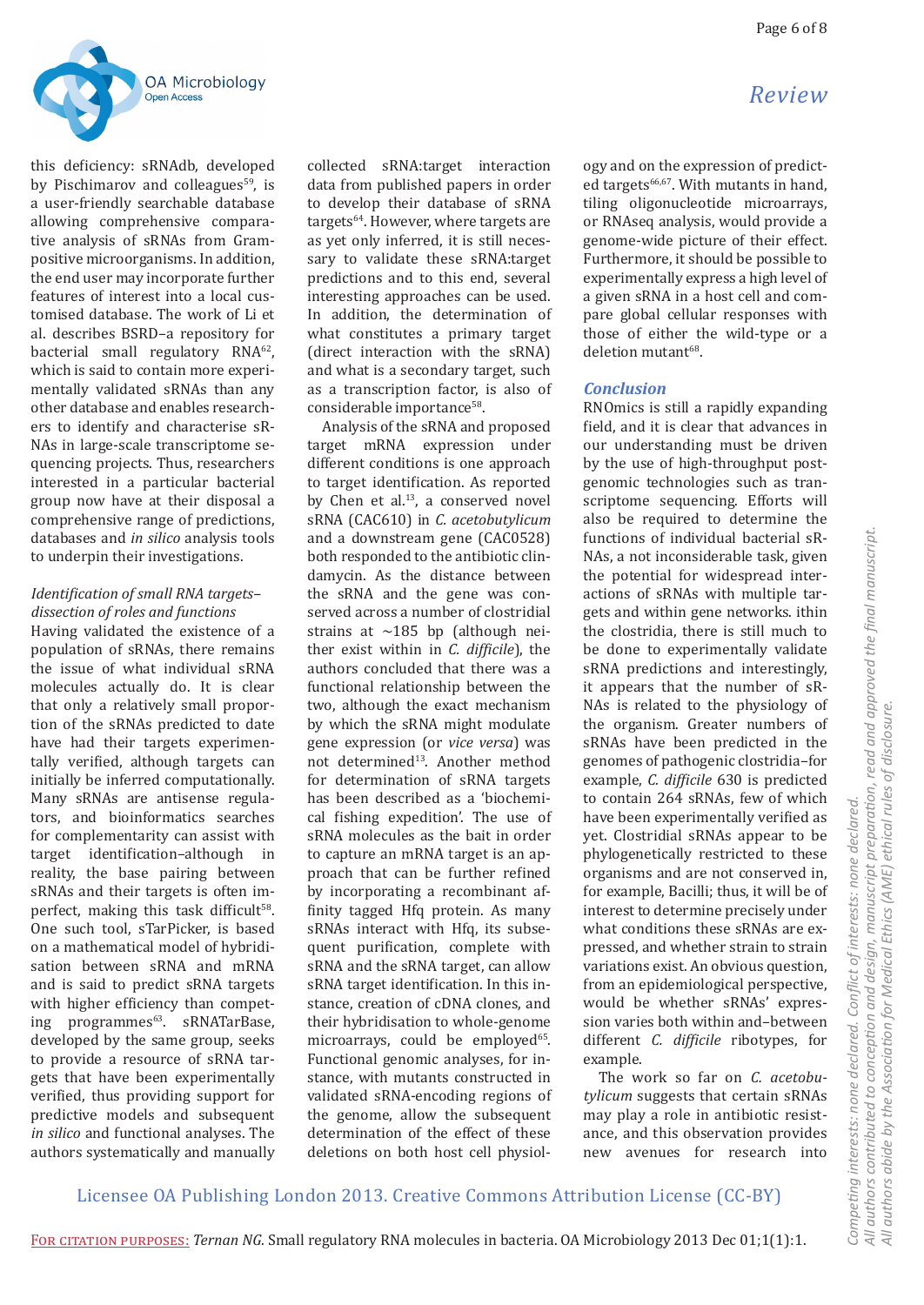

antibiotic tolerance mechanisms, drug targets and diagnostic methods. At present, there are no data on the role of the Hfq homologues that exist in the genomes of *Clostridium* spp., although with modern functional genomics tools it should be possible to construct gene knockouts and determine the role of Hfq. Our understanding of sRNAs in Clostridia is at present incomplete, presenting the research community with an opportunity to identify, and consequently, to define the roles of these RNAs. within these anaerobic microorganisms.

## *Abbreviations list*

5' UTR, 5' untranslated region; CDI, *Clostridium difficile* infection; dsR-NA, double-stranded RNA; miRNAs, microRNAs; RNAi, RNA interference; sRNAs, small RNAs; siRNAs, small interfering RNAs.

### *References*

1. Ezeji TC, Qureshi N, Blasckek HP. Industrially relevant fermentations. In: Dürre P, editor. Handbook on Clostridia. Boca Raton, Florida: CRC Press, Boca Raton, Florida; 2005. pp.797–812.

2. Rupnik M, Wilcox MH, Gerding DN. Clostridium difficile infection: new developments in epidemiology and pathogenesis. Nature Rev Microbiol. 2009 July;7(7): 526–36.

3. Peck MW, Stringer SC, Carter AT. Clostridium botulinum in the post-genomic era. Food Microbiol. 2011 Apr;28(2): 183–91.

4. Bartlett JG. Historical perspectives on studies of Clostridium difficile and C. difficile infection. Clin Infect Dis. 2008 Jan;46(Suppl 1):S4–11.

5. Pépin J, Saheb N, Coulombe MA, Alary ME, Corriveau MP, Authier S, et al. Emergence of fluoroquinolones as the predominant risk factor for Clostridium difficile-associated diarrhea: a cohort study during an epidemic in Quebec. Clin Infect Dis. 2005 Nov;41(9):1254–60.

6. Sebaihia M, Wren BW, Mullany P, Fairweather NF, Minton N, Stabler R, et al. The multidrug-resistant human pathogen Clostridium difficile has a highly mobile, mosaic genome. Nat Genet. 2006 Jul;38(7):779–86.

7. Stabler RA, He M, Dawson L, Martin M, Valiente E, Corton C, et al. Comparative genome and phenotypic analysis of Clostridium difficile 027 strains provides insight into the evolution of a hypervirulent bacterium. Genome Biol. 2009 Sep;10(9):R102.

8. He M, Sebaihia M, Lawley TD, Stabler RA, Dawson LF, Martin MJ, et al. Evolutionary dynamics of Clostridium difficile over short and long time scales. Proc Natl Acad Sci U S A. 2010 Apr;107(16):7527–32.

9. Forgetta V, Oughton MT, Marquis P, Brukner I, Blanchette R, Haub K, et al. Fourteen-genome comparison identifies DNA markers for severe-disease-associated strains of Clostridium difficile. J Clin Microbiol. 2011 Jun;49(6):2230–8.

10. Jain S, Graham C, Graham RL, McMullan G, Ternan, NG. Quantitative proteomic analysis of the heat stress response in Clostridium difficile strain 630. J Proteome Res. 2011 Sep;10(9):3880–90.

11. Ternan NG, Jain S, Sirivastava M, Mc-Mullan G. Comparative transcriptional analysis of clinically relevant heat stress response in Clostridium difficile strain 630. PLoS One. 2012 Jul;7(7):e42410.

12. Olivares-Hernández R, Bordel S, Nielsen J. Codon usage variability determines the correlation between proteome and transcriptome fold changes. BMC Syst Biol. 2011 Feb;5:33.

13. Chen Y, Indurthi DC, Jones SW, Papoutsakis ET. Small RNAs in the genus Clostridium. MBio. 2011 Jan–Feb;2(1): e00340–10.

14. Carrington JC, Ambros, V. Role of MicroRNAs in plant and animal development. Science. 2003 Jul;301(5631): 336–8.

15. Fire A, Xu S, Montgomery MK, Kostas SA, Driver SE, Mello CC. Potent and specific genetic interference by doublestranded RNA in Caenorhabditis elegans. Nature. 1998 Feb;391(6669):806–11.

16. Pfeffer S, Zavolan M, Grässer FA, Chien MC, Russo JJ, Ju JY, et al. Identification of virus-encoded microRNAs. Science. 2004 Apr;304(5671):734–6.

17. Kincaid RP, Sullivan CS. Virus-encoded microRNAs: an overview and a look to the future. PLoS Pathog. 2012 Dec;8(12):e1003018.

18. Esquela-Kerscher A, Slack FJ. Oncomirs-microRNAs with a role in cancer. Nat Rev Cancer. 2006 Apr;6(4):259–69. 19. Siomi MC. Short interfering RNA-mediated gene silencing; towards successful application in human patients. Adv Drug Deliv Rev. 2009 Jul;61(9):668–71.

20. Houzet L, Jeang KT. MicroRNAs and human retroviruses. Biochim Biophys Acta. 2011 Nov–Dec;1809(11–12):686–93.

21. Mraheil MA, Billion A, Kuenne C, Pischimarov J, Kreikemeyer B, Engelmann S, et al. Comparative genome-wide analysis of small RNAs of major Grampositive pathogens: from identification to application. Microb Biotechnol. 2010 Nov;3(6):658–76.

22. Brownlee GG. Sequence of 6S RNA of E. coli. Nat New Biol. 1971 Feb;229(5): 147–9.

23. Wassarman KM, Zhang AX, Storz G. Small RNAs in Escherichia coli*.* Trends Microbiol. 1999 Jan;7(1): 37–45.

24. Romby P, Charpentier, E. An overview of RNAs with regulatory functions in gram-positive bacteria. Cell Mol Life Sci. 2010 Jan;67(2):217–37.

25. Prasse D, Ehlers C, Backofen R, Schmitz RA. Regulatory RNAs in archaea: first target identification in Methanoarchaea. Biochem Soc Trans. 2013 Feb;41(1): 344–9.

26. Mizuno T, Chou MY, Inouye M. A unique mechanism regulating gene expression: translational inhibition by a complementary RNA transcript (micRNA). Proc Natl Acad Sci U S A. 1984 Apr;81(7):1966–70.

27. Vogel J, Bartels V, Tang TH, Churakov G, Slagter-Jäger JG, Hüttenhofer A, et al. RNomics in Escherichia coli detects new sRNA species and indicates parallel transcriptional output in bacteria. Nucleic Acids Res. 2003 Nov;31(22):6435–43.

28. Beisel CL, Storz G. Base pairing small RNAs and their roles in global regulatory networks. FEMS Microbiol Rev. 2010 Sep;34(5):866–82.

29. Repoila F, Majdalani N, Gottesman S. Small non-coding RNAs, co-ordinators of adaptation processes in Escherichia coli: the RpoS paradigm. Mol Microbiol. 2003 May;48(4):855–61.

30. Altuvia S, Weinstein-Fischer D, Zhang A, Postow L, Storz G. A small, stable RNA induced by oxidative stress: role as a pleiotropic regulator and antimutator. Cell. 1997 Jul;90(1):43–53.

31. De Lay N, Gottesman S. A complex network of small non-coding RNAs regulate motility in Escherichia coli. Mol Microbiol. 2012 Nov;86(3):524–38.

32. Irnov I, Sharma CM, Vogel J, Winkler WC. Identification of regulatory RNAs in